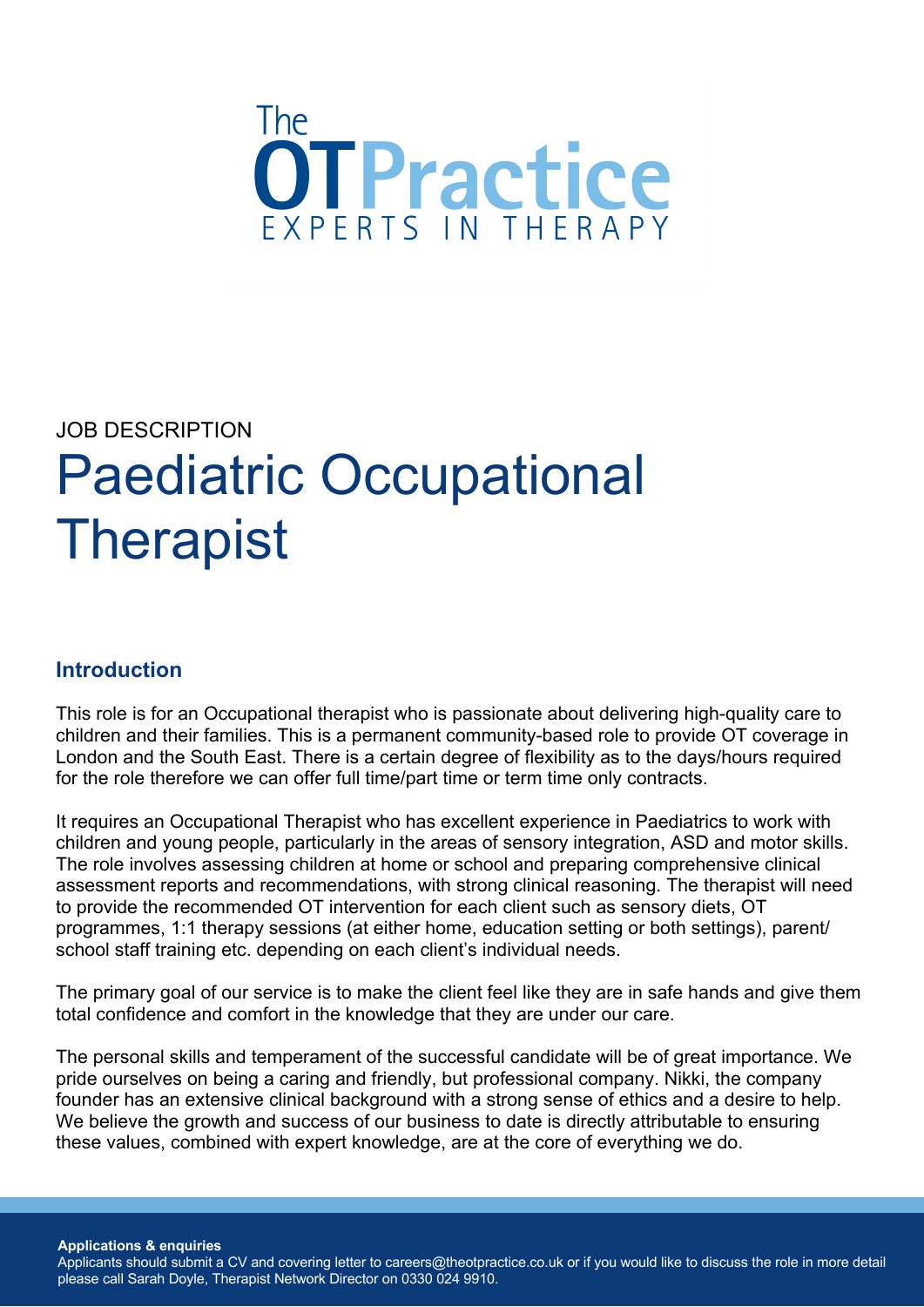#### **Our Company ethos**

- We make clients & potential clients feel understood and provide sound professional advice
- We are friendly & caring, but always remain professional
- We are socially responsible if there is a better option for a prospective client then we say so
- We are client-focused and want to ensure our clients feel they are in safe hands
- We are driven and go the extra mile if that is what is needed to keep a client happy

# **Details of the role**

The successful candidate will be responsible for the following core tasks:

- Undertaking comprehensive clinical assessments including a range of standardised/nonstandardised assessments and clinical observation, depending on each individual's needs and in line with your expert knowledge and experience of the best way of obtaining detailed information at the assessment stage
- Managing appointment schedule/caseload effectively and efficiently to maximise use of time.
- Detailed report writing; presenting clinical findings and setting out recommendations to address areas of identified need. This may include therapy sessions, provision of training, monitoring and reviews, referrals to other professionals etc
- Carrying out regular treatment sessions in accordance with recommendations and tracking progress against goals
- Carrying out treatment for children/young people as part of their Education, Health and Care Plan (for clients up to age 25)
- Devising programmes and resources to guide families/school in adopting strategies and treatment approaches
- Contributing ideas and some time to business development and marketing activities

### **Skills and qualifications**

The following skills and qualifications will be required/desirable:

- Fully qualified, HCPC registered Occupational Therapist
- 2 to 3 years post qualification experience with a minimum of 6 months in Paediatric occupational therapy
- Minimum of Sensory Integration Level 1 or willing to undertake training
- Experience in private practice is desirable but not essential
- Experience of working with complex physical impairments including neuro disability would be advantageous but not essential.
- As a community-based role the therapist will need their own vehicle and full/clean driving license
- Willing to undertake an enhanced DBS check
- Competent with computers and online technology (tech savvy)
- Excellent written skills. With particular reference to report writing
- Ideally be a member of your professional body.

#### **Applications & enquiries**